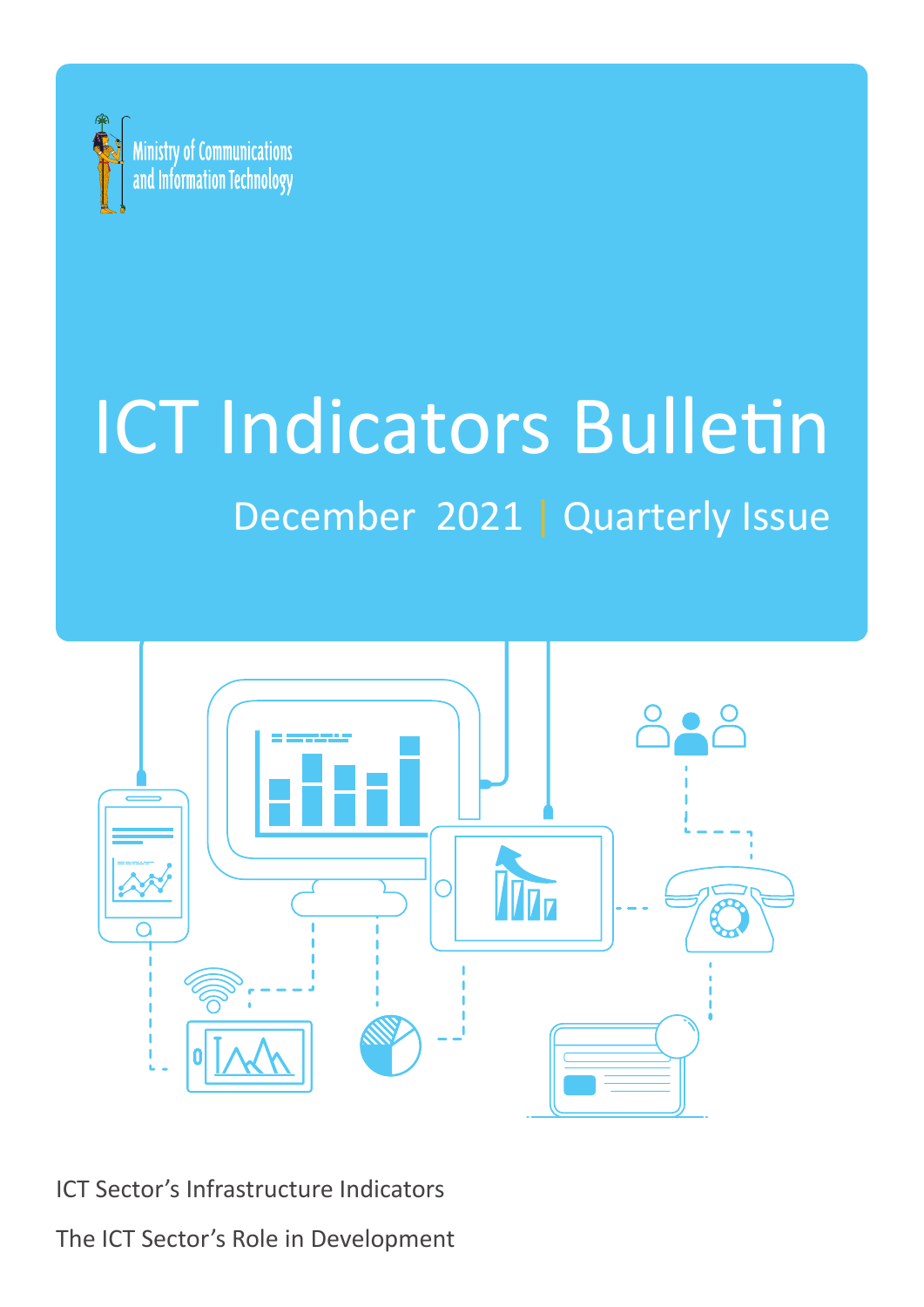## Indicators in Brief

| Data item                                      | Unit                  | October -<br>December<br>2020 | July -<br>September<br>2021<br><b>ICT Sector: Infrastructure Indicators</b> | October -<br>December<br>2021 | Quarterly<br>growth rate<br>(% ) | Annual<br>growth rate<br>(% ) |
|------------------------------------------------|-----------------------|-------------------------------|-----------------------------------------------------------------------------|-------------------------------|----------------------------------|-------------------------------|
| Mobile subscriptions                           | Million               | 95.357                        | 101.02                                                                      | 103.45                        | 2.409                            | 8.49                          |
| Mobile penetration *                           | %                     | 93.65                         | 97.87                                                                       | 99.78                         | 1.91                             | 6.13                          |
| Fixed line subscriptions                       | Million               | 9.85                          | 10.58                                                                       | 11.01                         | 4.11                             | 11.82                         |
| Fixed line penetration *                       | $\%$                  | 7.73                          | 10.25                                                                       | 10.60                         | 0.35                             | 2.87                          |
| Mobile Internet Subscriptions                  | Million               | 52.40                         | 62.08                                                                       | 63.44                         | 2.19                             | 21.07                         |
| <b>USB Modem Subscriptions</b>                 | Million               | 4.04                          | 3.26                                                                        | 2.07                          | $-36.34$                         | $-48.70$                      |
| ADSL subscribers                               | Million               | 8.81                          | 9.73                                                                        | 10.07                         | 3.52                             | 14.3                          |
| Number of post offices                         | Post office           | 4026                          | 4088                                                                        | 4194                          | 2.59                             | 4.17                          |
| <b>ICT Sector's Role in Development</b>        |                       |                               |                                                                             |                               |                                  |                               |
| Capacity building program provided<br>by ITIDA | Thousand<br>Graduates | 28.47                         | 32.398                                                                      | 34.12                         | 5.32                             | 19.85                         |

\* Growth rates are calculated according to the difference between penetration rates in different time intervals.

**n** The proportion of individuals using internet reached 57.3% according to ICT access and use by households and individuals 2019/2020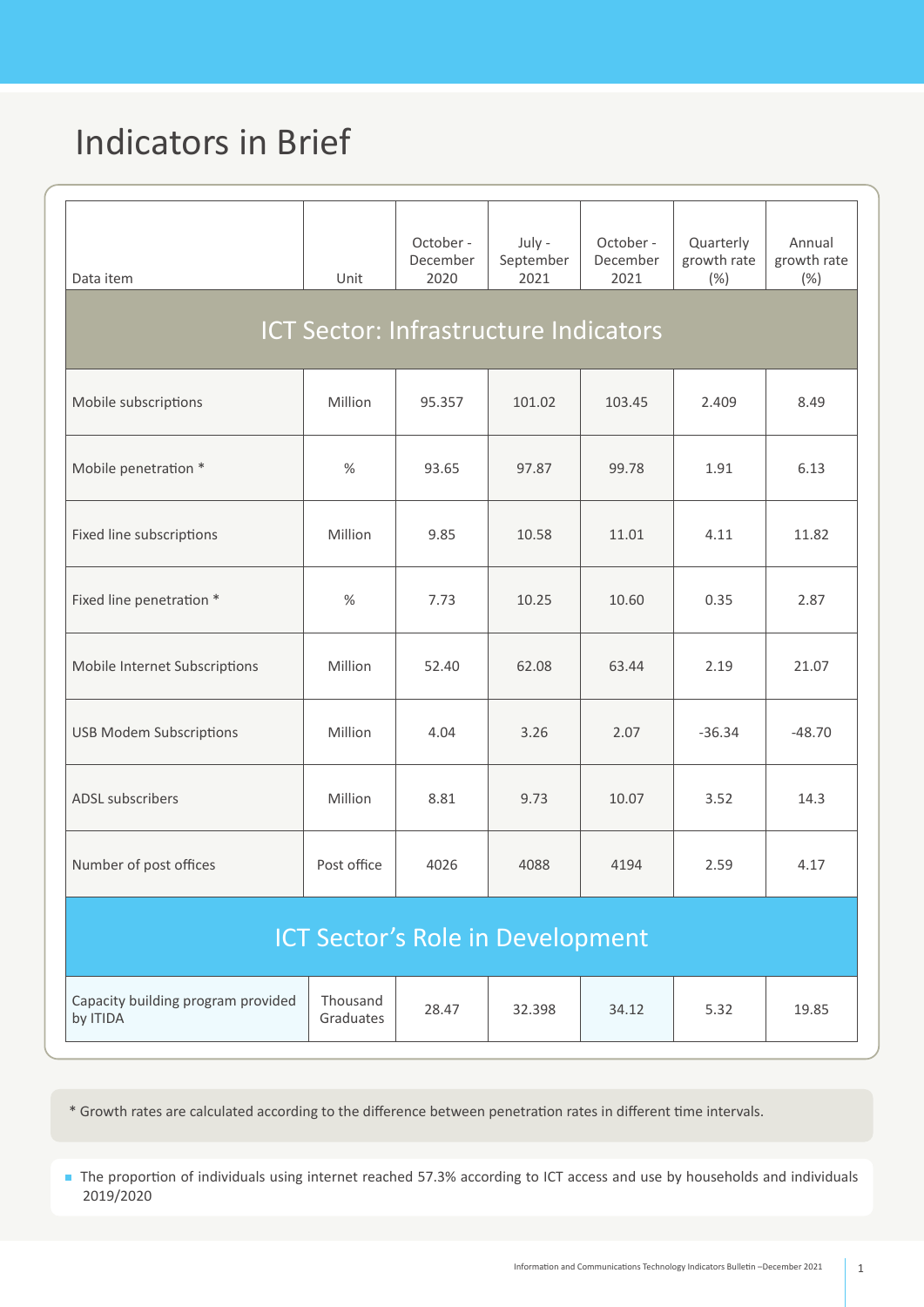## ICT Sector's Infrastructure Indicators

- Mobile subscriptions (October December 2021): 103.45 million
- Mobile penetration (October December 2021): 99.78%
- Fixed line subscriptions (October December 2021): 11.01 million
- Fixed line subscriptions in urban areas (October December 2021): 8.89 million, rural areas 2.12 million
- Internet users through mobile (October December 2021): 63.44 million
- USB Modem users (October December 2021): 2.07 million users
- ADSL subscribers (October December 2021): 10.07 million
- Number of post offices (October December 2021): 4194 Post offices
- In Number of beneficiaries of pension payment service through post offices (October December 2021): 6.27 million beneficiaries

#### **Fixed Lines and Mobile Subscriptions**

- The number of fixed line and mobile subscriptions was 114.46 million at the end of October December 2021, compared to 105.21 million at the end of October - December 2020.
- The number of mobile subscriptions was 103.45 million at the end of October December 2021, compared to 95.357 million at the end of October - December 2020. The mobile subscriptions recorded 90% of total telephone service.



Source: Ministry of Communications and Information Technology, Telecom Egypt.

#### **Fixed Line and Mobile Penetration**

October of October October - December 2021, compared to 93.65% at the end of October of October - December 2020, representing an annual change rate of 6.13% . On the other hand, fixed line penetration reached about 10.60% by the end of October - December 2021.



Source: Ministry of Communications and Information Technology, Telecom Egypt.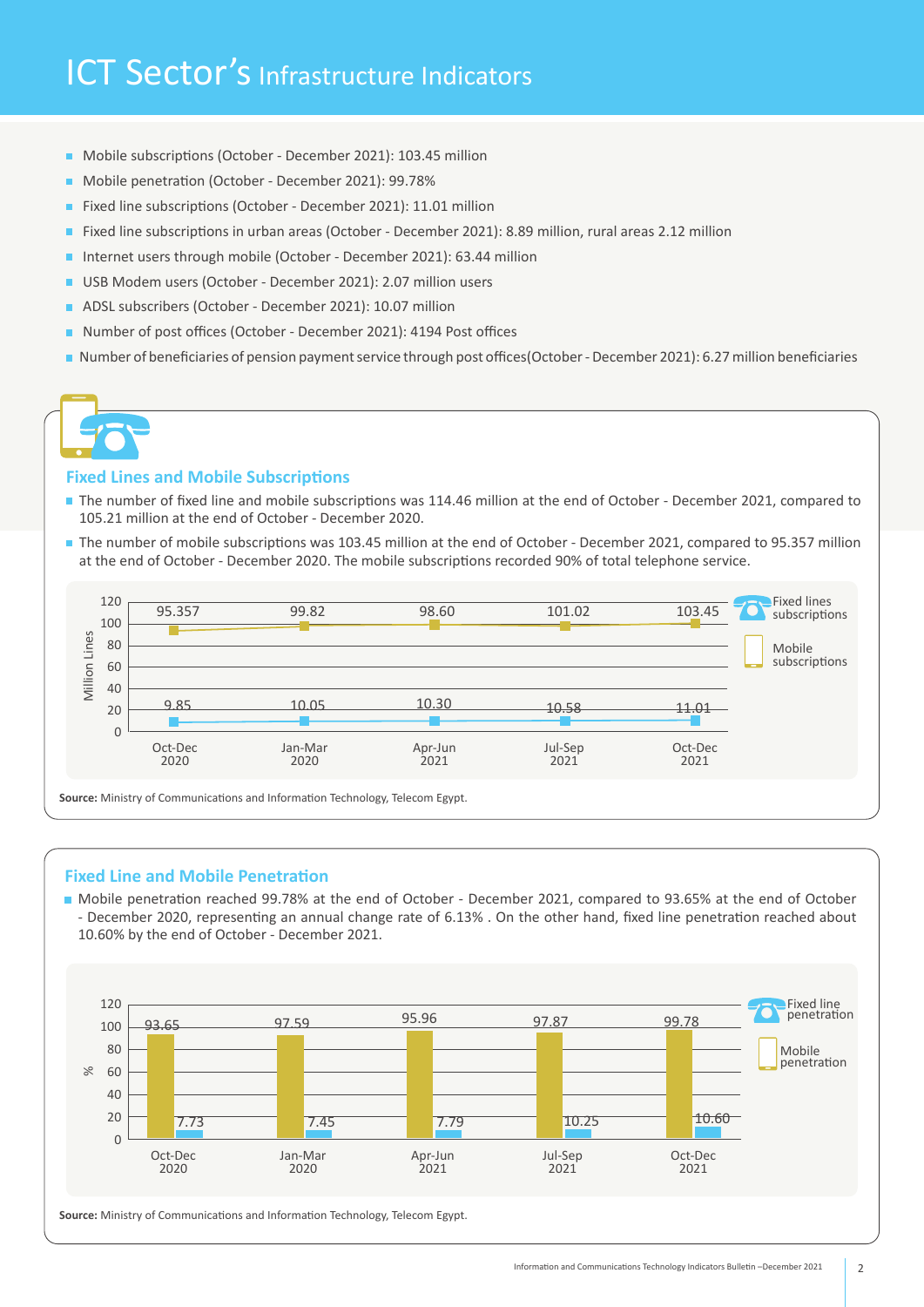#### **Fixed Lines Subscription and Local Exchange Capacity**

- Total number of fixed line subscriptions has reached 11.01 million subscriptions at the end of October December 2021 compared to 9.85 million subscriptions at the end of October - December 2020.
- The capacity of local exchanges increased to 24.13 million lines at the end of October December 2021, compared to 24.82 million at the end of October - December 2020. This represents an annual change of -0.69 million lines and an annual change rate of -2.80%.



#### **Fixed Lines Subscription (Urban - Rural)**

The number of fixed line subscribers in urban areas reached 8.89 million subscribers by the end of October - December 2021 compared to 7.83 million subscribers by the end of October - December 2020, while the number of fixed line subscribers in rural areas reached 2.12 million subscribers by the end of October - December 2021 compared to 2.02 million subscribers by the end of October - December 2020.



#### **ADSL Subscriptions**

The number of ADSL subscriptions reached 10.07 million subscriptions by the end of October - December 2021 compared to 8.81 million subscriptions at the end of October - December 2020 with an annual change 1.26 million and annual change rate 14.3%.



Source: Ministry of Communications and Information Technology, and Telecom Egypt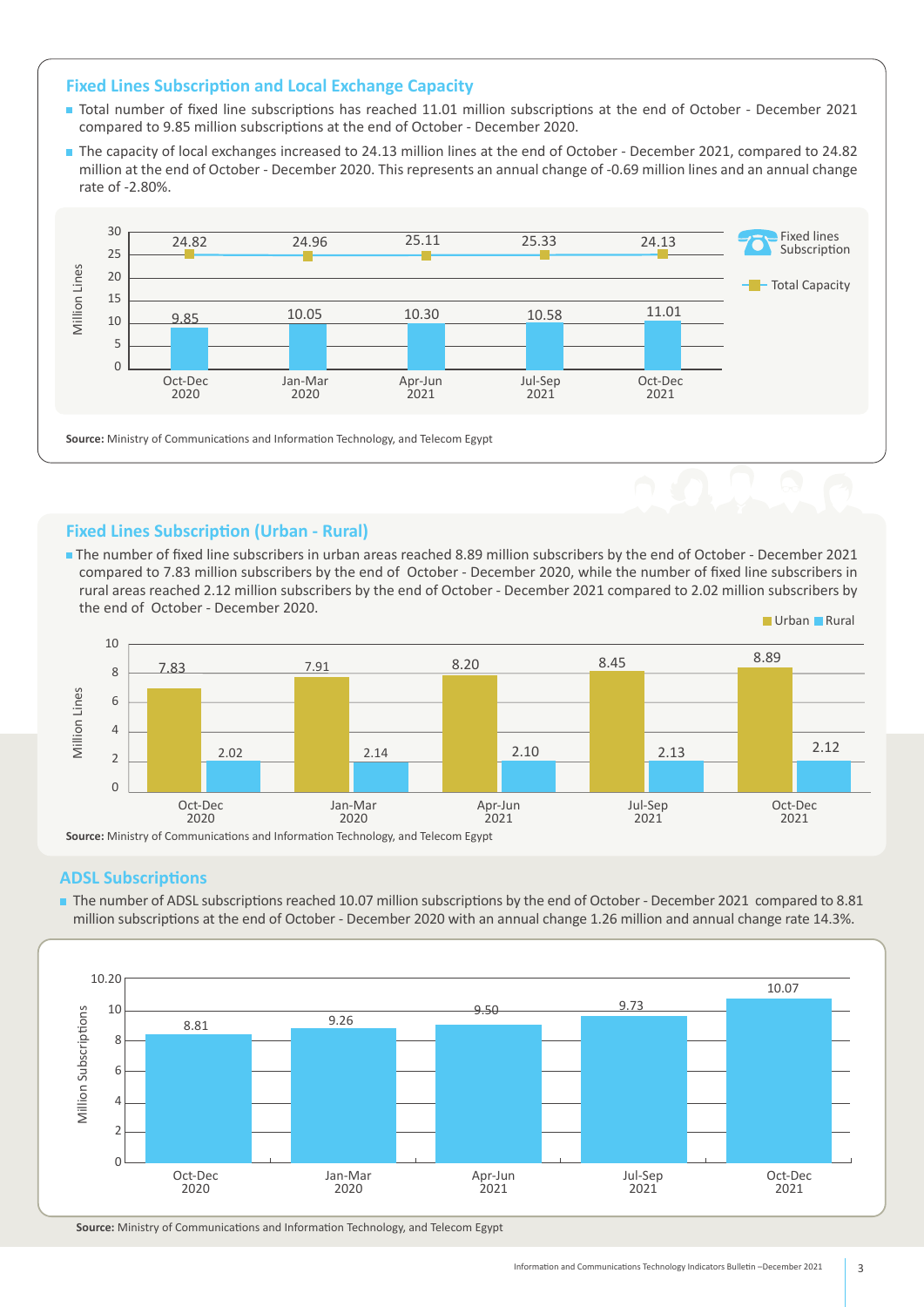#### **Mobile Internet and USB Modem Subscriptions**

- The number of mobile internet subscriptions reached 63.44 Million Subscriptions by the end of October December 2021 compared to 52.40 Million Subscriptions at the end of October – December 2020
- The number of USB Modem subscriptions reached 2.07 Million Subscriptions by the end of October December 2021 compared to 4.04 Million Subscriptions at the end of October – December 2020.



#### **Post Offices** البركنللغسي

- The total number of post offices increased to 4194 at the end of October December 2021, compared to 4026 at the end of October - December 2020, reflecting an annual growth rate of 4.17%.
- The average number of people served by individual post offices was 24,720 thousand persons at the end of October -December 2021, compared to 25,290 thousand persons at the end of October - December 2020, representing an annual change rate of -2.25%.



#### **Number of Pensions Distributed through Postal Offices**

In Number of beneficiaries of pensions distributed through postal offices has increased to about 6.29 million beneficiaries in October - December 2021 compared to 4.27 million beneficiaries in October - December 2020.



\* The reason for the increase in the number of pension beneficiaries is the expansion in post offices and the great reliability on Egypt Post as a gateway to providing government services.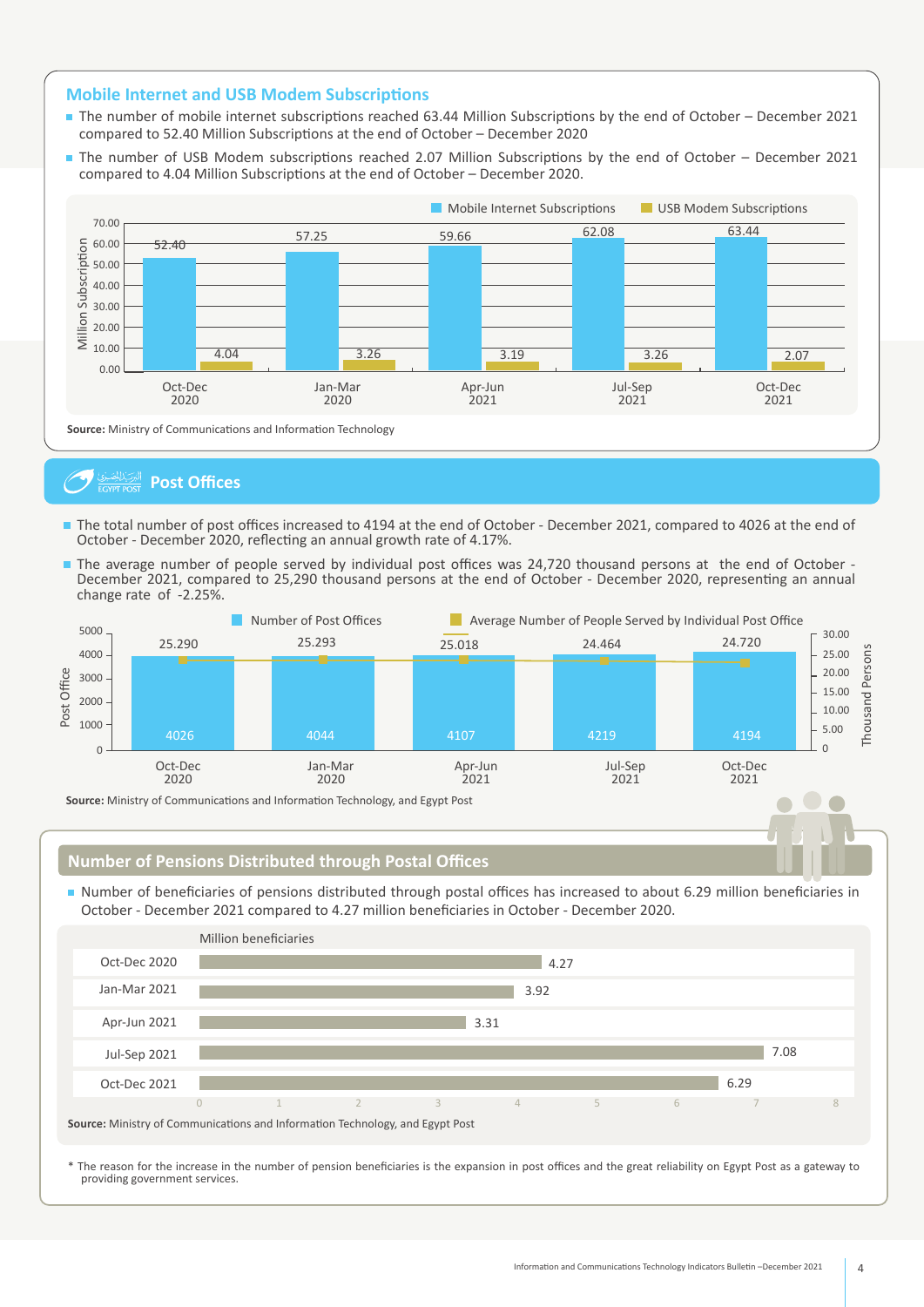#### **Value of Pensions Distributed through Post Offices**

The value of pensions distributed through postal offices reached 9.25 billion EGP beneficiaries in October - December 2021 compared to 5.57 billion EGP in October - December 2020.



Source: Ministry of Communications and Information Technology, and Egypt Post

\* The reason for the increase in the value of pensions is the expansion in post offices and the great reliability on Egypt Post as a gateway to providing government services.

#### **Number of Newly Established ICT Companies and Issued Capital**

- The number of newly established ICT companies reached 661 companies in October December 2021 compared to 553 companies in October - December 2020.
- The number of issued capital of newly established ICT companies reached 286.16 million EGP in October December 2021 compared to 972.55 million EGP in October - December 2020.



**Source: General Authority for Free Zones and Investment (GAFI)** 



#### **Egypt's Stock Exchange Telecommunications Index \***

The telecommunications index in Egypt's Stock Exchange reached 1549 points during October - December 2021 compared to 1406 points during October - December 2020.



Source: Egypt's Stock Exchange The IT, Media and Communication Services Index includes four companies: Raya Contact Center, Fawry for Banking Technology and Electronic Payment, Egyptian Media Production City, and Telecom Egypt.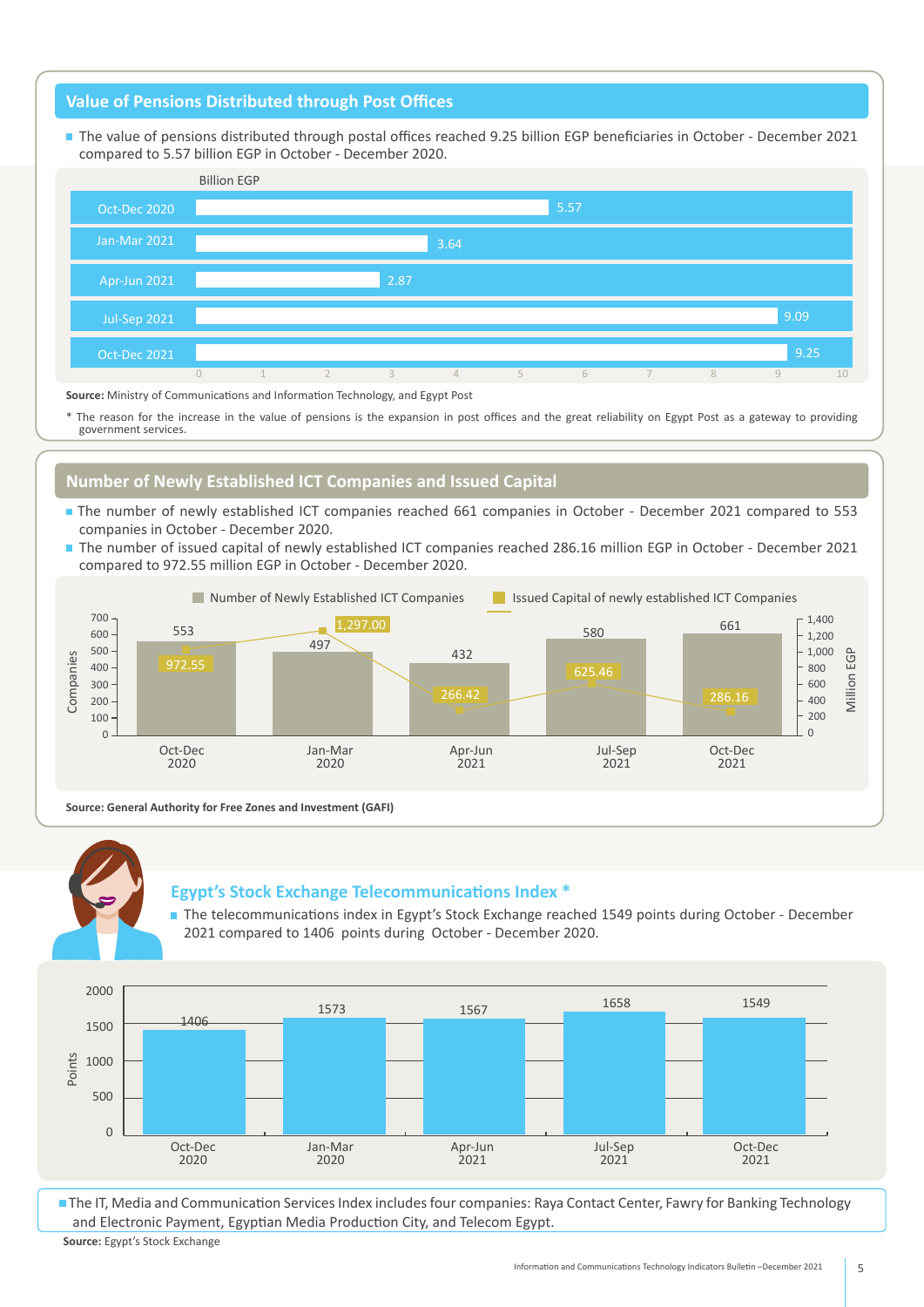- **Proportion of households owning computers in urban areas: 73.9%**
- **Proportion of households accessing Internet from home in urban areas: 70.5%**
- **Proportion of households with fixed broadband in urban areas: 59%**
- **Proportion of households with mobile broadband in urban areas: 52.9%**
- Proportion of households owning computers in rural areas: 55.8%
- **Proportion of households accessing Internet from home in rural areas: 51.2%**
- Number of graduates to receive software training by ITIDA till December 2021: 34.12 thousand trainees
- Number of graduates of ITI till December 2021: 14.77 thousand trainees.

#### **Infrastructure for Use of Communications and Information Technology in Egyptian Households**

**By comparing the uses of ICT tools in Egyptian households in urban and rural areas, the percentage of households that own a** fixed phone was 41.7% in urban areas, compared to 16%, in rural areas, and households that owned a computer were 73.9% in urban areas compared to 55.8% in rural areas. The use of the internet from home was 70.5% in urban areas compared to 51.2% in rural areas.



Source: "Survey of ICT usage in households and individuals", conducted by the Ministry of Communications and Information Technology (MCIT) in cooperation with the Central Agency for Public Mobilization and Statistics (CAPMAS), 2019/2020.

#### **Household Internet Access at Home according to Type of Access Mode**

**Our means the to according** of Egyptian households connected to the Internet from home according to the means of communication in urban and rural areas, the percentage of households using a fixed (wired) broadband network in urban areas was 59%, compared to 41.1% in rural areas, followed by the percentage of households that use mobile broadband network via handset, in urban areas 52.9% compared to 41.5% in rural areas.



Source: "Survey of ICT usage in households and individuals", conducted by the Ministry of Communications and Information Technology (MCIT) in cooperation with the Central Agency for Public Mobilization and Statistics (CAPMAS), 2019/2020.

#### **Reasons for Not Having Internet Access**

De of the most important reasons for not using the internet from home is that families do not need internet from home by 38%, followed by the high cost of service and equipment cost 7% and 6.1% respectively. While the rest of the causes ranged from 0.1 to 2%.



Source: "Survey of ICT usage in households and individuals", conducted by the Ministry of Communications and Information Technology (MCIT) in cooperation with the Central Agency for Public Mobilization and Statistics (CAPMAS), 2019/2020.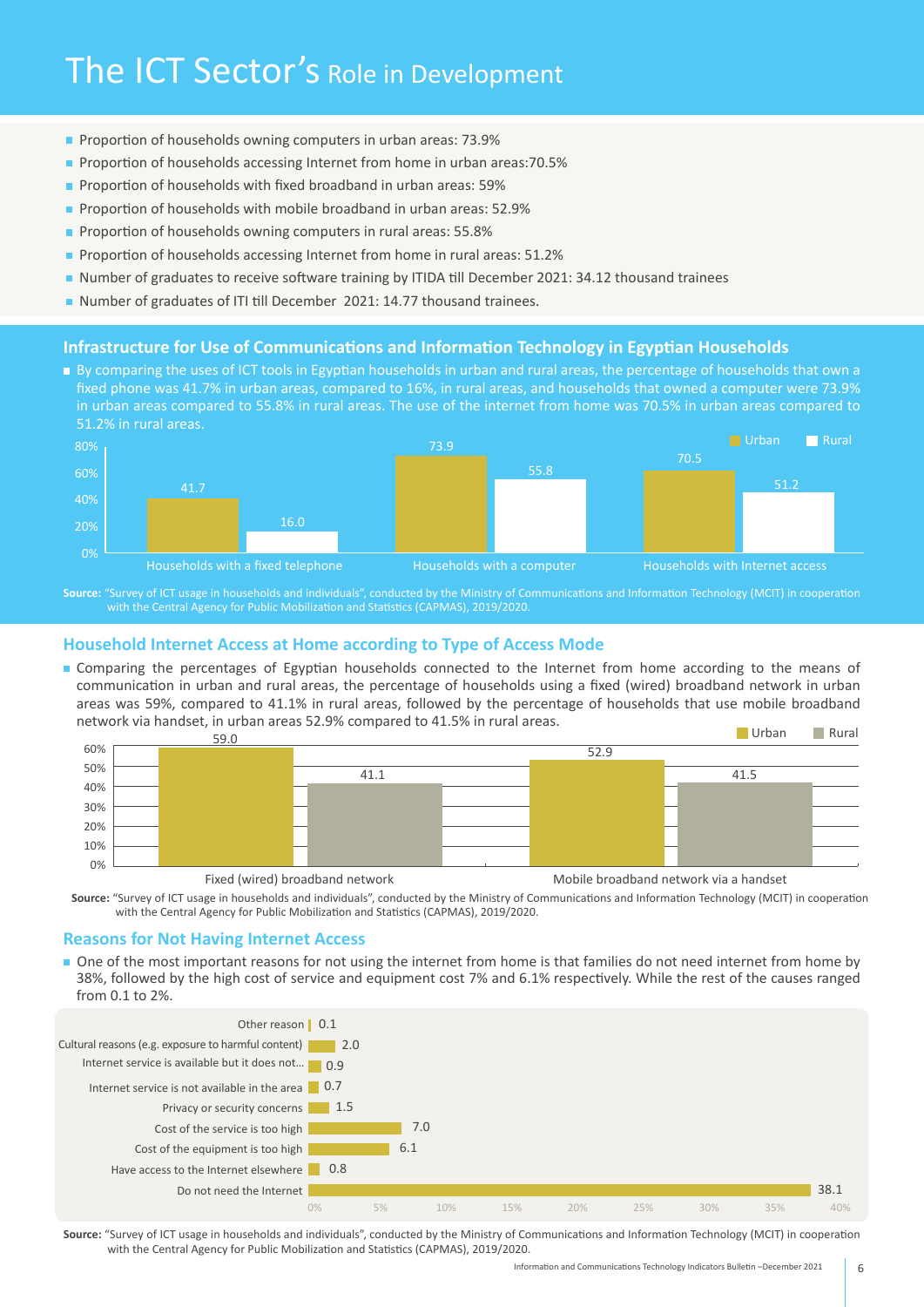#### **ICT Usage for Individuals by Gender**

**n** By comparing the uses of communications and information technology of internet users, we found that the usage of males are superior to that of females. The percentage of computer usage was 59.3% for males compared to 54.1% for females, internet usage was 61.5% for males compared to 53% for females, and owning a smart phone was 58.6% for males compared to 48.6% for females, while the rates of usage were close in the indicator of mobile ownership between males and females 99.8% and 98.4%, respectively.



Source: "Survey of ICT usage in households and individuals", conducted by the Ministry of Communications and Information Technology (MCIT) in cooperation with the Central Agency for Public Mobilization and Statistics (CAPMAS), 2019/2020.

#### **Individuals Who Used Internet in Last Three Months according to Location of Use % of Internet Users by** Gender

By comparing the places where internet users use the Internet, we found that the ratios between males and females are similar in some indicators. The percentage of internet usage from home was 95.2% for males compared to 95% for females, the percentage of usage through educational institutions was 25.1% for males compared to 25.3% for females, and the percentage of usage through neighbors or friends was 53% for males compared to 55% for females. The percentages vary between males and females in the indicator of using the Internet at work 19.2% for males compared to 5.6% for females, and the indicator of using the Internet at community Internet access facility is 12.5% for males compared to 4.7% for females.

|                                       |              |      |      | *multiple response *% of internet users Male Female |      |
|---------------------------------------|--------------|------|------|-----------------------------------------------------|------|
| at community Internet access facility | 4.7<br>12.5  |      |      |                                                     |      |
| at another person's home              |              | 53.0 |      | 55.0                                                |      |
| at place of education                 | 25.1         | 25.3 |      |                                                     |      |
| at work                               | 19.2<br>5.6  |      |      |                                                     |      |
| at home                               |              |      | 95.2 |                                                     | 95.0 |
|                                       | $\mathbf{0}$ | 50   | 100  | 150                                                 | 200  |

Source: "Survey of ICT usage in households and individuals", conducted by the Ministry of Communications and Information Technology (MCIT) in cooperation with the Central Agency for Public Mobilization and Statistics (CAPMAS), 2019/2020.

#### less than once a week at least once a week but not every day at least once a day 150% 90% 60% 30% 0% 26.1 18.1 **73.7** 64.9 8.9 8.3 \*% of internet users Male 120%  $\blacksquare$  Female **Individuals Who Used Internet (From Any Location) in Last Three Months, by Frequency % of Internet Users by Gender**  $\blacksquare$  By comparing the frequencies of dealing with the Internet between male and female, the indicator of dealing with the Internet on a daily basis was 73.7% for males compared to 64.9% for females. The percentage of dealing on a weekly basis was 18.1% for males compared to 26.1% for females, while dealing less than once a week was the least, 8.3% for males versus 8.9% for females.

Source: "Survey of ICT usage in households and individuals", conducted by the Ministry of Communications and Information Technology (MCIT) in cooperation with the Central Agency for Public Mobilization and Statistics (CAPMAS), 2019/2020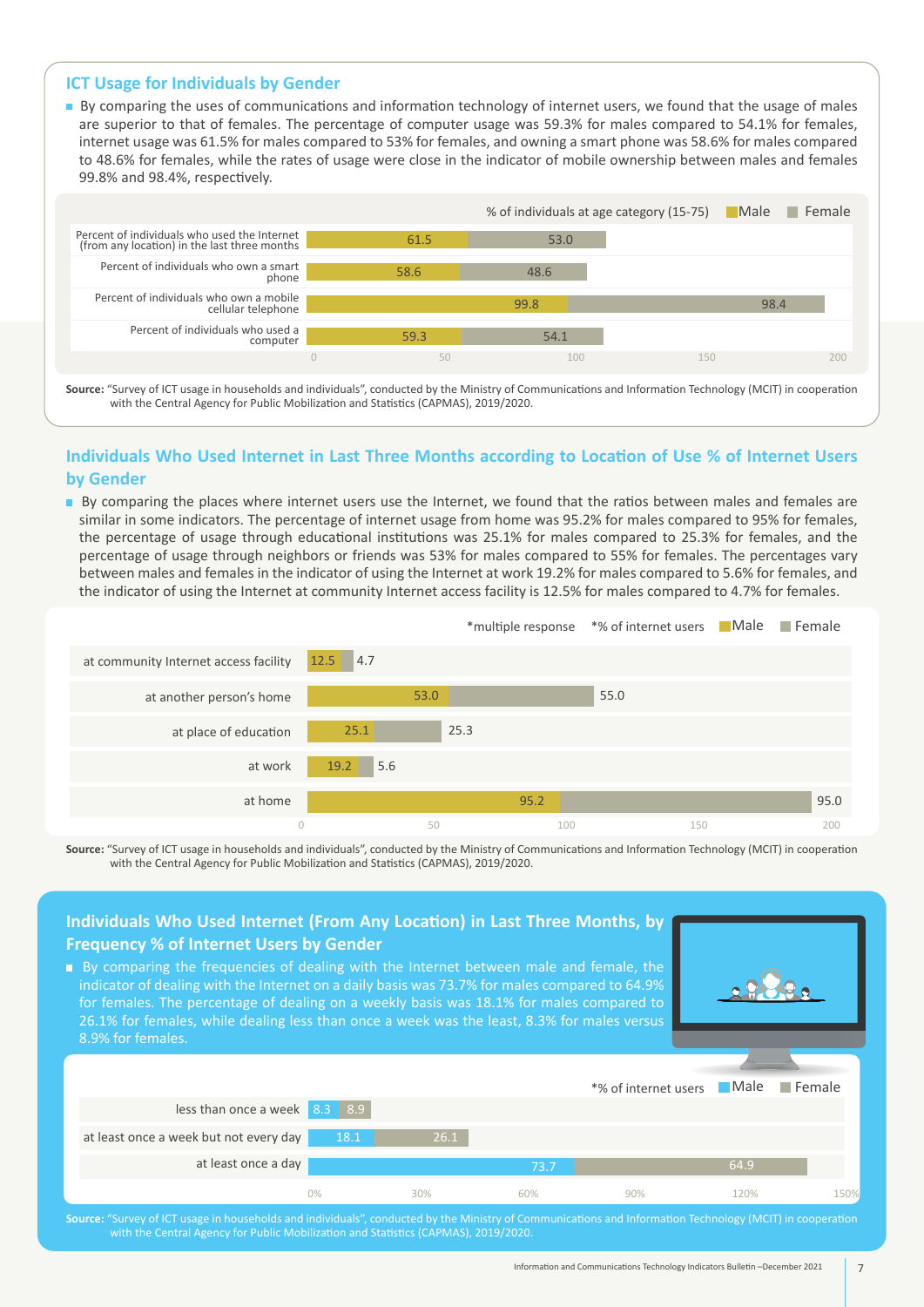#### **Individuals Using Internet in Last Three Months, by Type of Activity according to Gender % of Internet Users**

■ Comparison of Internet use between males and females. Sending and receiving e-mail came in first place, 94.4% for males compared to 93.2 for females, and the social media participation indicator was 91.6% for males compared to 89.9 for females, followed by downloading programs and applications 56% for males compared to 60.4% and making Internet calls 50.9% for males compared to 43.8 for females. Finally, obtaining information on goods and services is 39.8% for males against 36.1% for females, and searching for health information is 32.9% for males compared to 28.6 for females.



Source: "Survey of ICT usage in households and individuals", conducted by the Ministry of Communications and Information Technology (MCIT) in cooperation with the Central Agency for Public Mobilization and Statistics (CAPMAS), 2019/2020.

#### **E-government Fields**

By comparing the use of e-government between males and females, we found a convergence in the percentages of use between males and females. The indicator of obtaining information from general government agencies was 32% for males compared to 30.1% for females, followed by dealing with government institutions via the Internet, 27.2% for males, compared to 26% for females.

|                                                              |      | *multiple response *% of internet users | Male Female |
|--------------------------------------------------------------|------|-----------------------------------------|-------------|
| Interacting with general government                          | 27.2 | 26.0                                    |             |
| Getting information from general<br>government organizations | 32.0 | 30.1                                    |             |
|                                                              |      | 60                                      | 80          |

Source: "Survey of ICT usage in households and individuals", conducted by the Ministry of Communications and Information Technology (MCIT) in cooperation with the Central Agency for Public Mobilization and Statistics (CAPMAS), 2019/2020.

#### **Households with Computer according to Urban/Rural**

The proportion of households with computer in urban areas is 72%, while the proportion of household in rural areas is 55.8%



Source: "Survey of ICT usage in households and individuals", conducted by the Ministry of Communications and Information Technology (MCIT) in cooperation with the Central Agency for Public Mobilization and Statistics (CAPMAS), 2019/2020.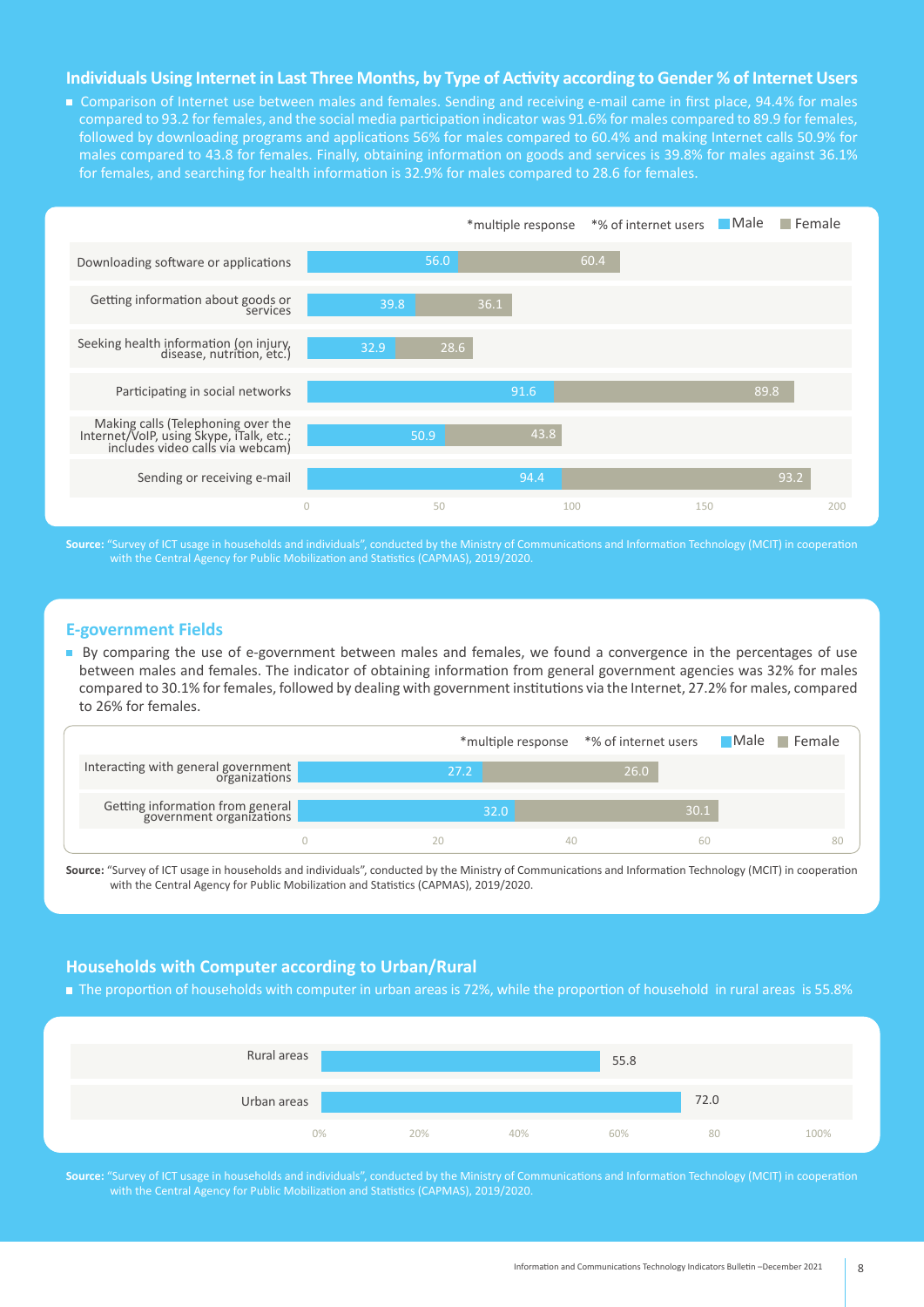#### **Internet Using according to Gender**

The proportion of males using internet is 61.5%, while the proportion of females using internet is 53%.



Source: "Survey of ICT usage in households and individuals", conducted by the Ministry of Communications and Information Technology (MCIT) in cooperation with the Central Agency for Public Mobilization and Statistics (CAPMAS), 2019/2020.

### **Number of Graduates of Capacity Building Program Provided by Information Technology Institute (ITI)**

| <b>Training Track</b>                                   | July - Sep. 2021 |
|---------------------------------------------------------|------------------|
| Professional Web Development and BI                     | 159              |
| Open Source Applications Development                    | 87               |
| <b>Mobile Applications Development</b>                  | 54               |
| Software Testing and Quality Assurance                  | 30               |
| <b>Systems Administration</b>                           | 30               |
| Enterprise and Web Applications Development (Java)      | 23               |
| Software Architecture                                   | 20               |
| <b>Cyber Security</b>                                   | 20               |
| Cloud Platform Development                              | 20               |
| Mobile Applications Development (Cross Platform)        | 20               |
| <b>Telecom Applications Development</b>                 | 19               |
| <b>IOT Applications Development</b>                     | 19               |
| User Interface Development                              | 18               |
| Cloud Architecture                                      | 18               |
| <b>Embedded Systems</b>                                 | 18               |
| <b>VFX and Compositing</b>                              | 18               |
| 2D Animation and Motion Graphics                        | 18               |
| Data Management                                         | 17               |
| Web and User Interface Development                      | 17               |
| <b>Wireless Communications</b>                          | 16               |
| 3D Art                                                  | 16               |
| Mobile Applications Development (Native)                | 15               |
| <b>ERP Consulting</b>                                   | 15               |
| <b>Industrial Automation</b>                            | 14               |
| Geoinformatics                                          | 14               |
| Digital IC Design                                       | 13               |
| Game Art                                                | 12               |
| Data Science                                            | 12               |
| Civil Engineering Informatics                           | 12               |
| Enterprise and Web Applications Development (Microsoft) | 10               |
| <b>Game Programming</b>                                 | 10               |
| <b>Grand Total</b>                                      | 784              |

Source: Ministry of Communications and Information Technology, and Information Technology Institute